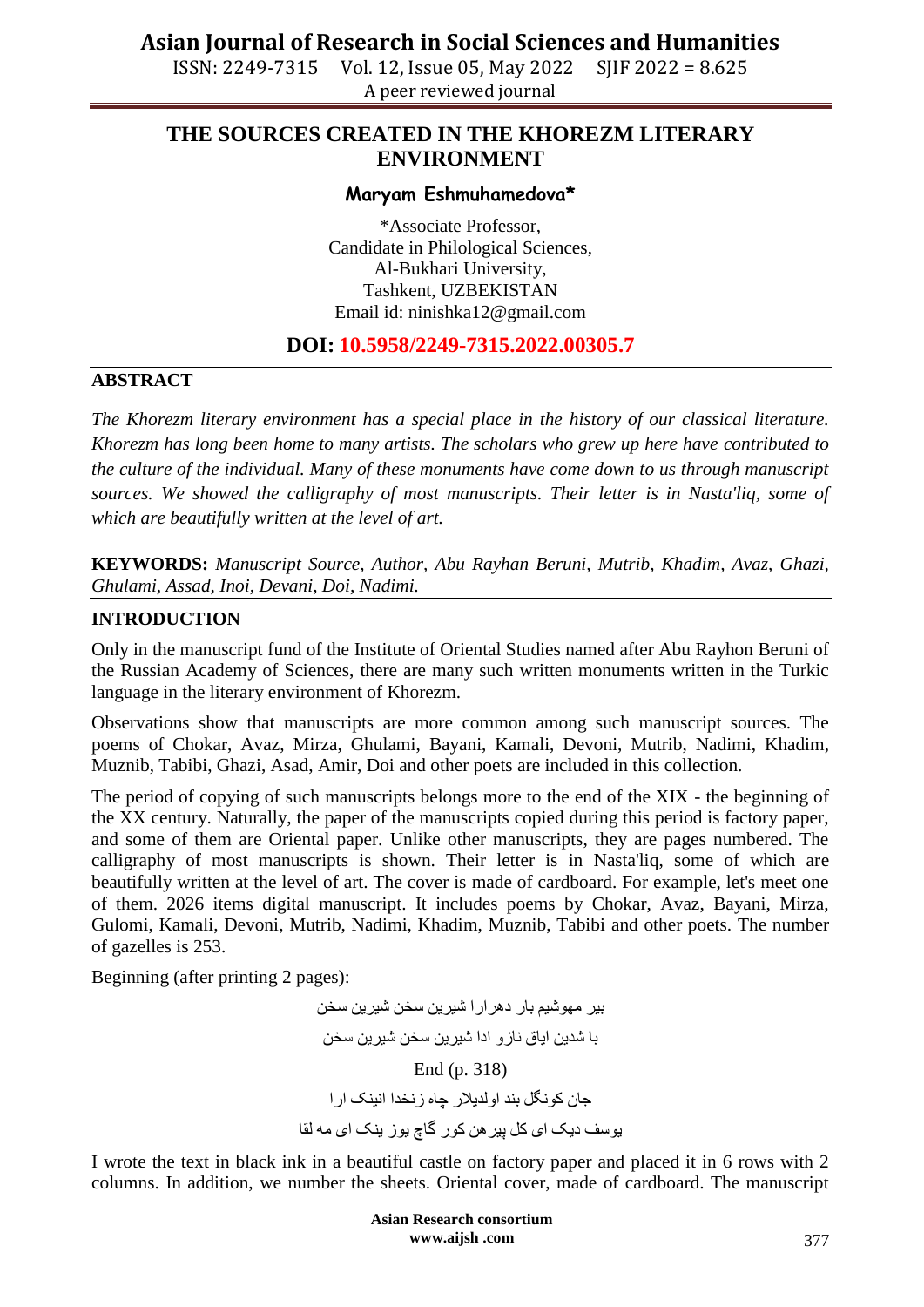# **Asian Journal of Research in Social Sciences and Humanities**

ISSN: 2249-7315 Vol. 12, Issue 05, May 2022 SJIF 2022 = 8.625 A peer reviewed journal

was written in 1326 by Eshonkhoja Devon, secretary.

The manuscript is artistically significant, at the level of a work of art. Or if we take the manuscript number 1143, it includes 31 by Bayani, 21 by Sadiq, 13 by Umidi, 15 by Avaz, 30 by Khaqiri, 13 by Mutribi Khana Kharob, 12 by Khayali, 16 by Sultani, 7 by Saadi, 2 by Mirza, There are 25 poems by Aqil, 13 poems by Devoni, 54 poems by Ajiz, 5 poems by Shinasi, 48 poems by Khaki, 2 poems by Doi, 41 poems by Niazi, 43 poems by Yusuf and 13 poems by Kamili. The manuscript is artistically significant. A beautiful example of the art of calligraphy. The text is black, the titles are written in red ink in an incredibly beautiful Nasta'liq script on Oriental paper in a 2-column, 10-line pattern. In addition, the poems are numbered.

An important aspect of these manuscripts is that the history of all of them is even shown.

If we look at the names of the poets whose poems are included in the first and second manuscripts, the names of half of the poets whose names are mentioned in manuscript 1 also appear in manuscript 2. If we turn to Manuscript 3, we can see that this list is again enriched with the names of new poets. This means that there are many creators of the Khorezm literary environment. But only the works of some of these artists have been published.

There are also such manuscripts, which contain only poems of Khorezmian poets in the genre of muhammas. For example, 1132 items are digital manuscripts. It includes muhammads of Ogahi, Roji, Khoja and other poets. Date 1323/1905, calligrapher: Mulla Bolta Niyaz. The work is written in Nasta'liq. There are not many such manuscripts.

As mentioned above, there are manuscripts of poets of the Khorezm literary environment, which contain only ghazals. For example, 1185 items numbered manuscript. It includes poems by Tabibi, Mutrib, Khadim, Avaz, Ghazi, Ghulami, Assad, Inoi, Devoni, Doi, Nadimi, Muznib.

Beginning (after printing 2 pages.):

اجِسهقچان رخسار اول خورشیدوش خورشیدوش غُمغَه قیلور دوچار خورشیدوش خورشیدوش End (p. 159) قیلما غیل آباد یغه کو نکیلینک بندجهاننی مذنب کیم آنی کیلکوسی کل آباد یدین ویران ایسی

I copied the text on factory paper in Nasta'liq. History 1326 AH. Calligrapher: Hodja Mahmud ibn Qubbad Hodja eshan Marjumi. There are several such manuscripts.

Among these manuscripts, which contain works of Khorezm literary environment, there are sources that contain only translated works or only historical works of one artist. Such sources mainly belong to the pen of Muhammad Riza Agahi. For example, from the 12229 preserved digital manuscript there are five works of the poet:

- 1. The story of "King Ozod Bakht";
- 2. "Majma ul strange";
- 3. "Tuhfat ul-vuzaro";
- 4. "Zubdat ul-hikoyat";
- 5. The Nightmare.

There are also manuscripts where the works of one poet in only one genre are followed by the poems of several other poets of the same genre. For example, 6996 items are digital manuscripts. It also includes 90 muhammas of Ogahi. The aspect of this manuscript that is of particular